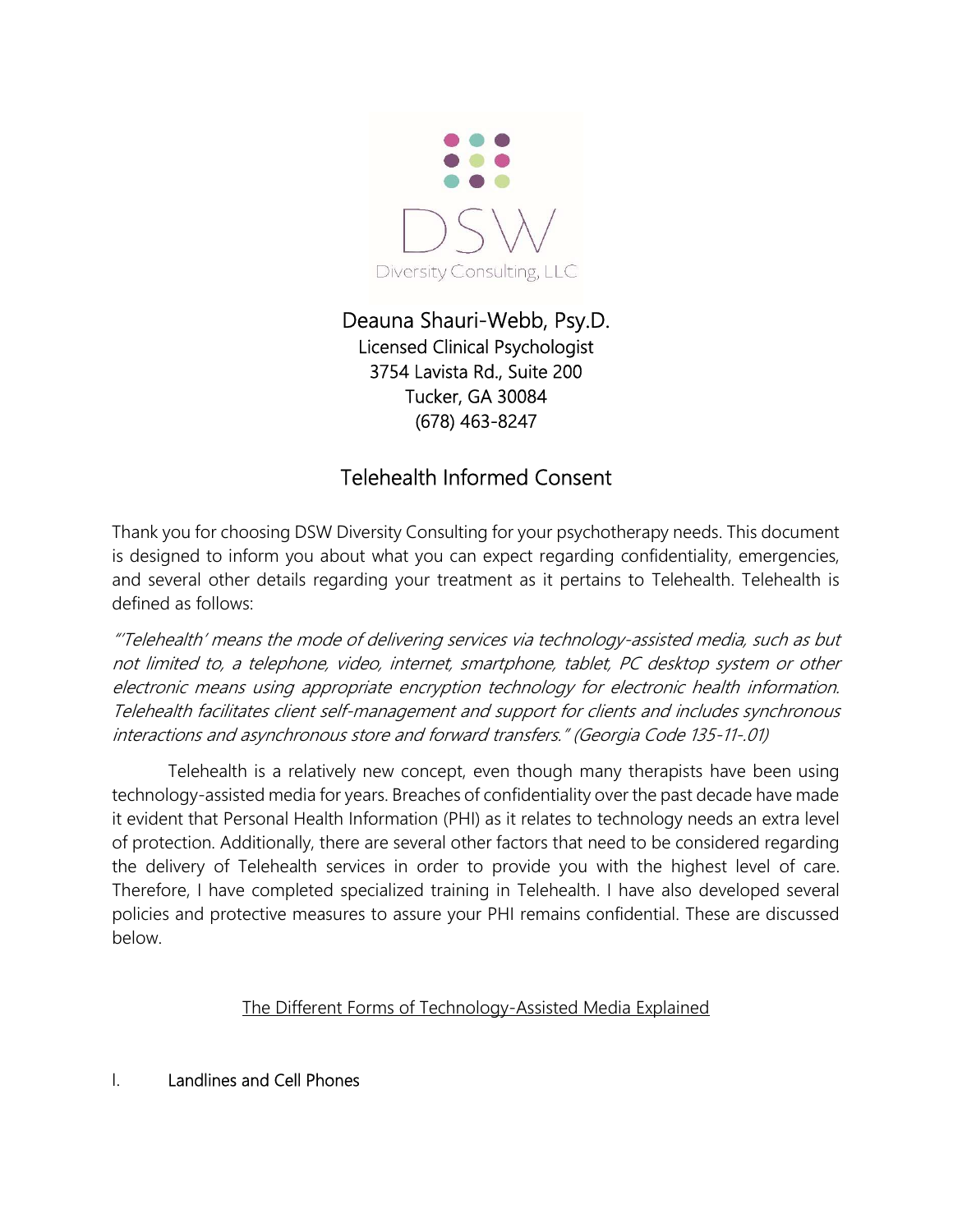Cell phones and landlines may not be completely secure or confidential. There is also a possibility that someone could overhear or intercept your conversations. Be aware that individuals who have access to your landline or cell phone or your phone bill may be able to see who you have talked to, who initiated that call, how long the conversation was, and where each party was located when that call occurred. I realize that most people have and utilize a cell phone. I may also use a cell phone to contact you, typically only regarding setting up an appointment if needed. Telephone conversations (other than just setting up appointments) are billed at my hourly rate. Additionally, I may keep your phone number in my cell phone, but it is listed by your initials only and my phone is password protected. If this is a problem, please let me know, and we will discuss our options.

# II: Text Messaging and Email:

Both text messaging and emailing are not secure means of communication and may compromise your confidentiality. It is my policy to utilize these means strictly for appointment confirmations (nothing that could be interpreted as therapy). Therefore, please do not bring up any therapeutic content via text or email. If you do, please be informed that I will not respond. It is also important for you to know that I am required to keep a summary or copy of all emails and texts as part of your clinical record that addresses anything related to therapy. Email and text messages are not appropriate or acceptable forms of emergency communication. If an emergency situation arises, please utilize the resources listed below.

# III. Social Networking and Internet Searches:

I do not accept friend requests from current or former clients on personal social networking sites, such as Facebook, Instagram, Linked In, Twitter or Pinterest. Adding clients as friends on these sites and/or communicating via such sites can compromise privacy and confidentiality and blur the boundaries of the therapeutic relationship. For these reasons, I request that clients not communicate with me via any interactive or social networking websites. If you choose to follow my professional sites, such as a professional blog or Facebook business page, I will not acknowledge you or make any disclosures that would violate your confidentiality. Posts you make on these professional networks may be seen by other people and are made at your own risk.

# IV. Audio or Video Recording:

Unless otherwise agreed to in writing by all parties beforehand, there shall be no audio or video recording – by either party – of therapy/testing sessions, phone calls, or any other services provided by myself.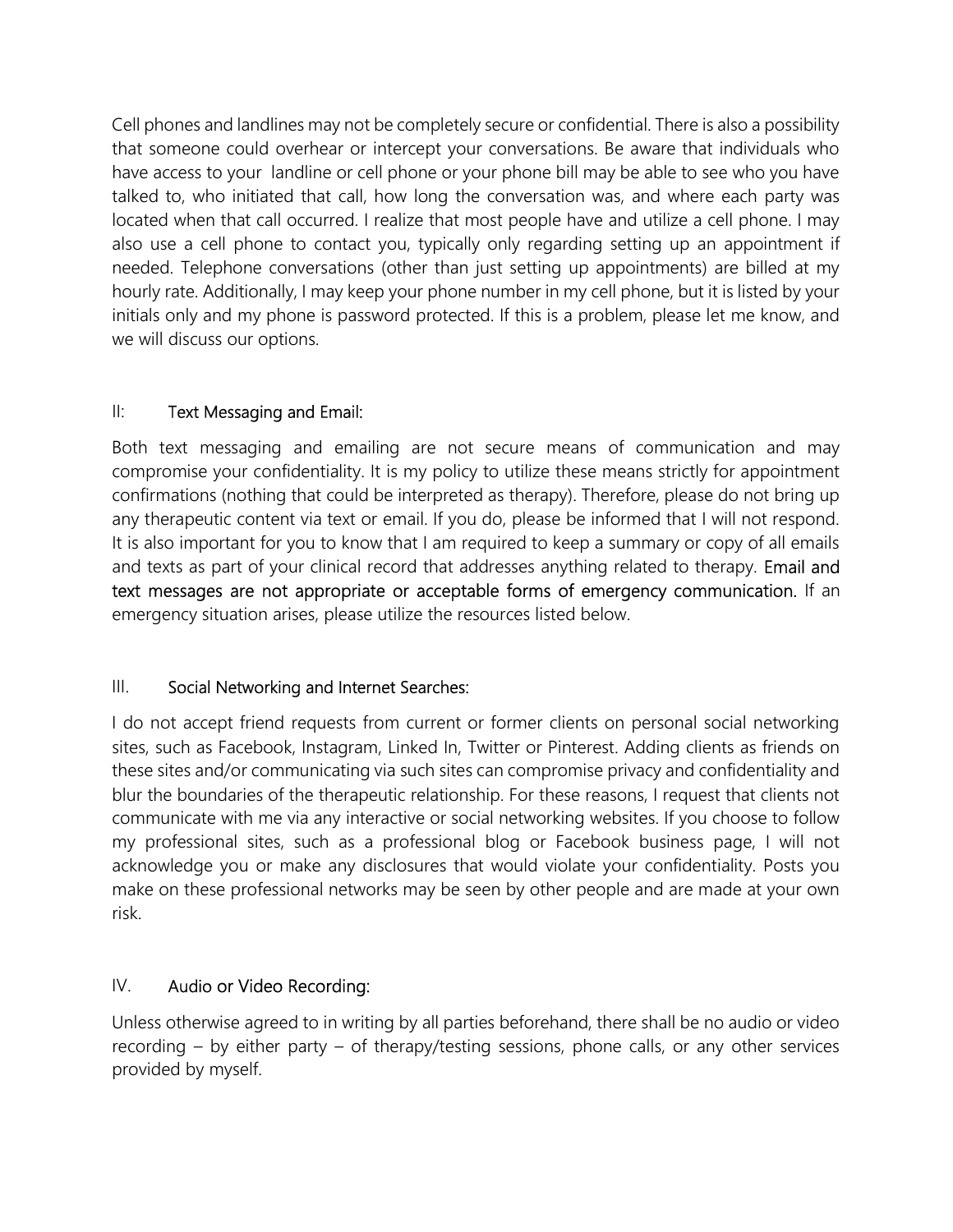# V. Recommendations to Websites or Applications (Apps):

During our treatment, I may recommend that you visit certain websites for pertinent information or self-help. I may also recommend certain apps that could be of assistance to you and enhance your treatment. Please be aware that websites and apps may track your activity and may allow other entities to know that you've visited these sites or applications. They may even utilize your information to attempt to sell you other products. Additionally, anyone who has access to the device you used to visit these sites or apps may be able to see that you have been to these sites by viewing the history on your device. Thus, it is your responsibility to decide and communicate to me if you would like this information as adjunct to your treatment or if you prefer that I do not make these recommendations. In summary, technology is constantly changing, and there are implications to all the above that we may not realize at this time.

# VI. Video Conferencing (VC):

Video Conferencing is an option for us to conduct remote sessions over the internet where we not only can speak to one another, but we may also see each other on a screen in real time. I utilize two different secure platforms called Doxy.me and therapyappointment.com. These VC platforms are encrypted to the federal standard, HIPAA compatible, and have signed a HIPAA Business Associate Agreement (BAA). The BAA means that Doxy.me and therapyappointment.com is willing to attest to HIPAA compliance and assumes responsibility for keeping our VC interaction secure and confidential. If we choose to utilize these technologies, I will give you detailed directions regarding how to log-in securely. I also ask that you please sign on to the platform at least five minutes prior to your session time to ensure we get started promptly. Additionally, you are responsible for initiating the connection with me at the time of your appointment.

It is highly recommended that you only communicate through a computer or device that you know is safe (e.g., has a firewall, anti-virus software installed, is password protected, not accessing the internet through a public wireless network, etc.). The device you select to visit these sites/apps, may be able to see that you have been to these sites by viewing the history on your device; therefore, it is your responsibility to decide if you would like this information as adjunct to your treatment or if you prefer that I do not make these recommendations. Please let me know by checking (or not checking) the appropriate box at the end of this document.

# Your Responsibilities for Confidentiality & Telehealth

Please communicate only through devices that you know are secure as described above. It is also your responsibility to choose a secure location to interact with technology-assisted media and to be aware that family, friends, employers, co-workers, strangers, and hackers could either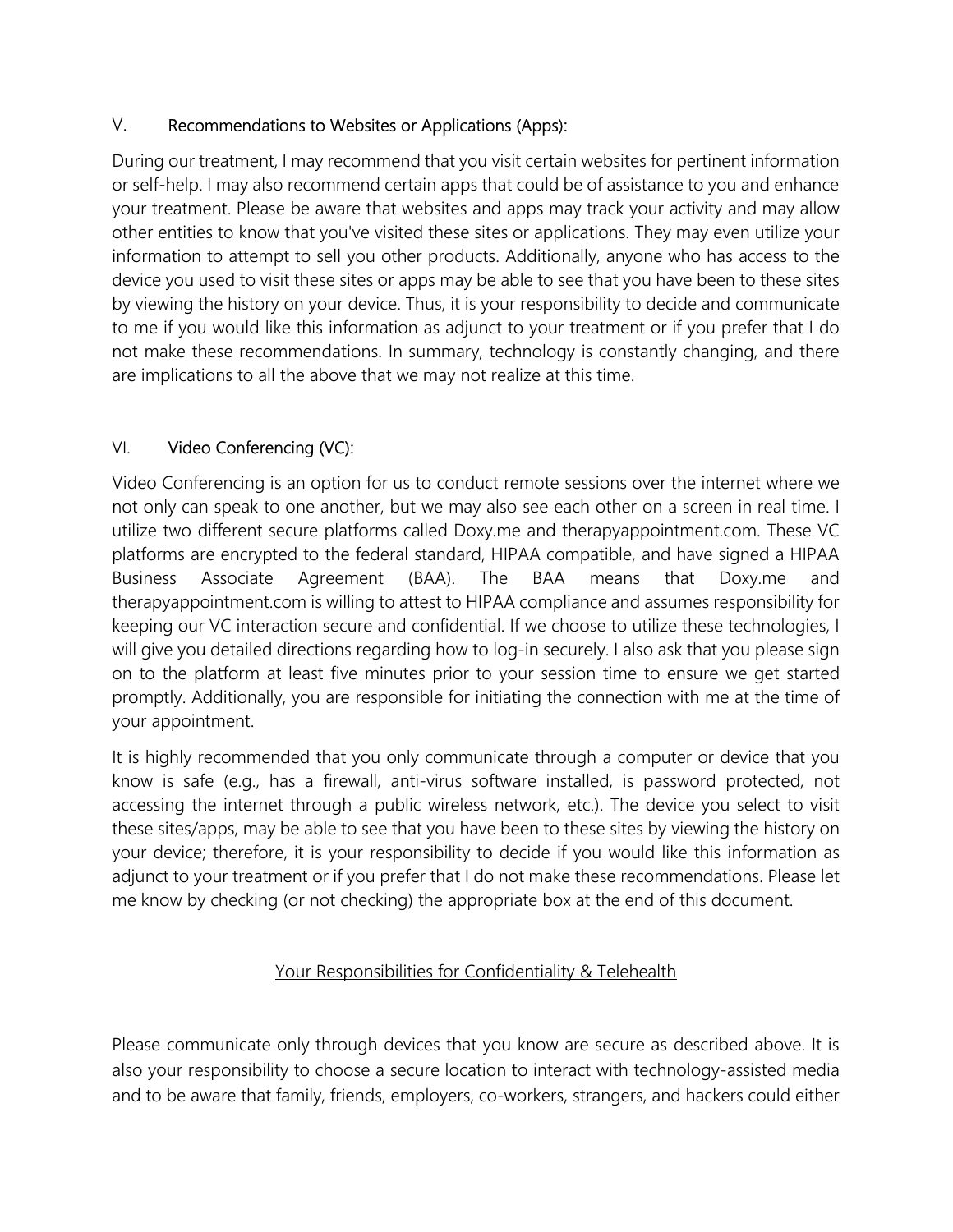overhear your communications or have access to the technology that you are interacting with. Additionally, you agree not to record any Telehealth sessions.

#### VII: Communication Response Time:

I am required to ensure that you are aware that my practice is located in the state of Georgia and I abide by Eastern Standard Time (EST). My practice is an outpatient facility, and I am set up to accommodate individuals who are reasonably safe and resourceful. I do not carry a beeper nor am I available at all times. If at any time this does not feel like sufficient support, please inform me, and we can discuss additional resources or transfer your case to a therapist or clinic with 24-hour availability. I make every effort to return phone calls within 24 hours; however, please be aware that I do not return calls on weekends or holidays. If you are having a mental health emergency and need immediate assistance, please follow the instructions below.

#### VIII: In Case of an Emergency:

Due to my schedule, I am often not immediately available by phone, as I am usually with clients. I will not answer the phone if I am in session with another client; however, phone calls are answered by voice mail that is frequently monitored and I will make every effort to return your call within 24 hours, with the exception of weekends and holidays. Further, I am unable to provide emergency services. In the case of an emergency, please do one or more of the following:

- $\bullet$  Call 911,
- Go to the nearest hospital Emergency Room,
- Call the National Crisis Line (1-800-273-8255)
- Call Behavioral Health Link/GCAL (1-800-715-4225)
- Call Peachford Hospital (770-454-5589)
- Call Lakeview Behavioral Health (770-766-7006)
- Call Ridgeview Institute (770-434-4567).

Please do not wait to be contacted before you utilize these resources. If I am going to be unavailable for an extended period, you will be provided with the name of a trusted colleague providing coverage.

#### IX: Emergency Procedures Specific to Telehealth Services:

There are additional procedures that we need to have in place specific to Telehealth services. These are for your safety in case of an emergency and are as follows: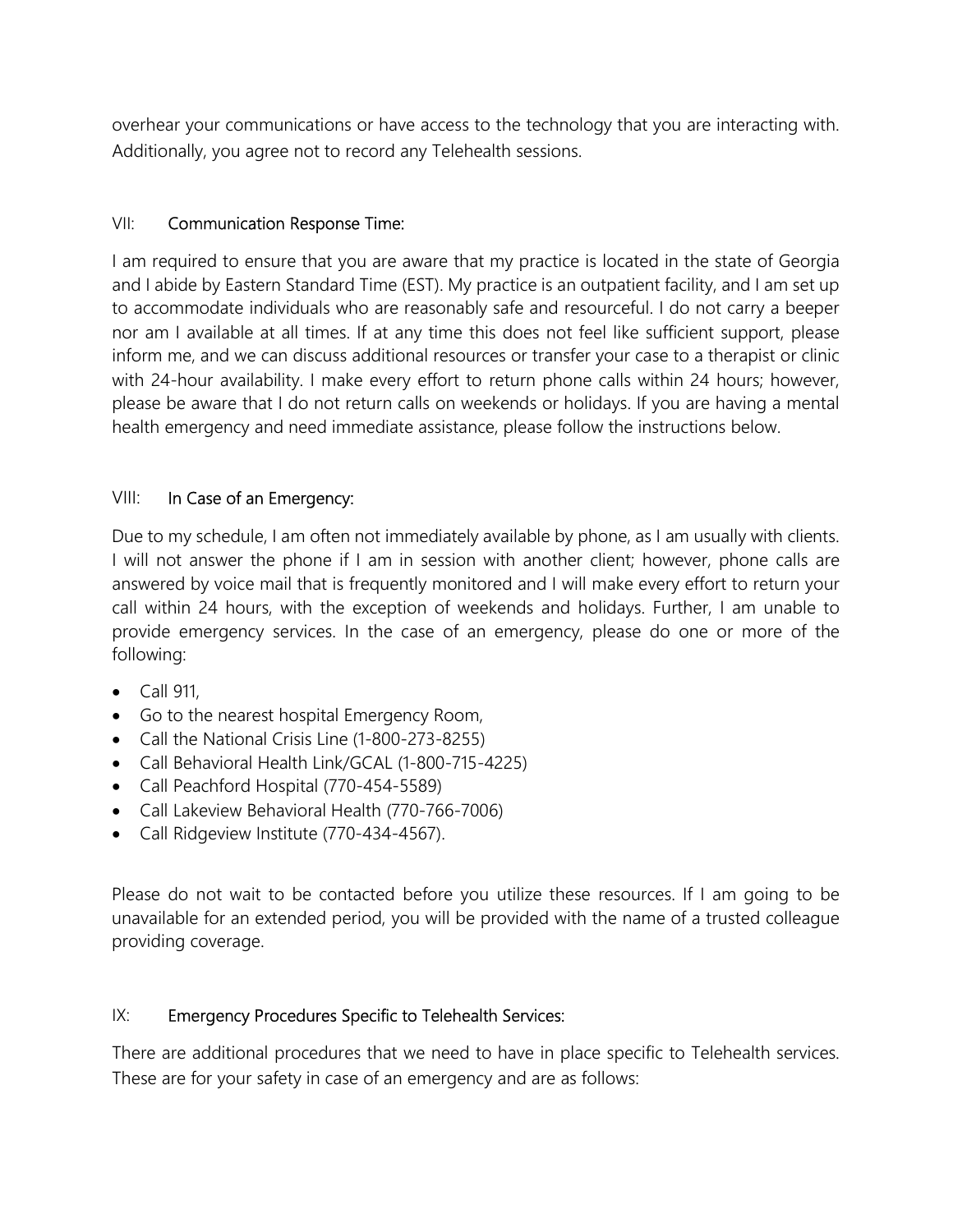- You understand that if you are having suicidal or homicidal thoughts, experiencing psychotic symptoms, or in a crisis that we cannot solve remotely, I may determine that you need a higher level of care and Telehealth services are not appropriate.
- I require an Emergency Contact Person (ECP) who I may contact on your behalf in a lifethreatening emergency only. Please write this person's name and contact information below. You will verify that your ECP is willing and able to go to your location in the event of an emergency. Additionally, if either you, your ECP, or I determine necessary, the ECP agrees take you to a hospital. Your signature at the end of this document indicates that you understand I will only contact this individual in the extreme circumstances stated above.

Emergency Contact Person Name: \_\_\_\_\_\_\_\_\_\_\_\_\_\_\_\_\_\_\_\_\_\_\_\_\_\_\_\_\_\_\_\_\_\_\_\_\_\_\_\_\_\_\_\_\_\_

Phone:  $\blacksquare$ 

- You agree to inform me of the address where you are at the beginning of every Telehealth session.
- You agree to inform me of the nearest mental health hospital to your primary location that you prefer to go to in the event of a mental health emergency (usually located where you will typically be during a Telehealth session).

Please list this hospital and contact number here:

Hospital: \_\_\_\_\_\_\_\_\_\_\_\_\_\_\_\_\_\_\_\_\_\_\_\_\_\_\_\_\_\_\_\_\_\_\_\_\_\_\_\_\_\_\_\_ Phone: \_\_\_\_\_\_\_\_\_\_\_\_\_\_\_\_\_\_\_\_\_\_\_

# X. In Case of Technology Failure

During a Telehealth session, we could encounter a technological failure. The most reliable backup plan is to contact one another via telephone. Please make sure you have a phone with you, and I have that phone number. If we get disconnected from a video conferencing or chat session, end and restart the session. If we are unable to reconnect within ten minutes, please call me. If we are on a phone session and we get disconnected, please call me back or contact me to schedule another session. If the issue is due to my phone service, and we are not able to reconnect, I will not charge you for that session.

# XI. Cancellation Policy

If you are unable to keep either a face-to-face appointment or a Telehealth appointment, you must notify me at least 24 hours in advance. If such advance notice is not received, you will be financially responsible for the session you missed. The cancellation policy is the same for inperson and Telehealth sessions. Please note that insurance companies do not reimburse for missed sessions.